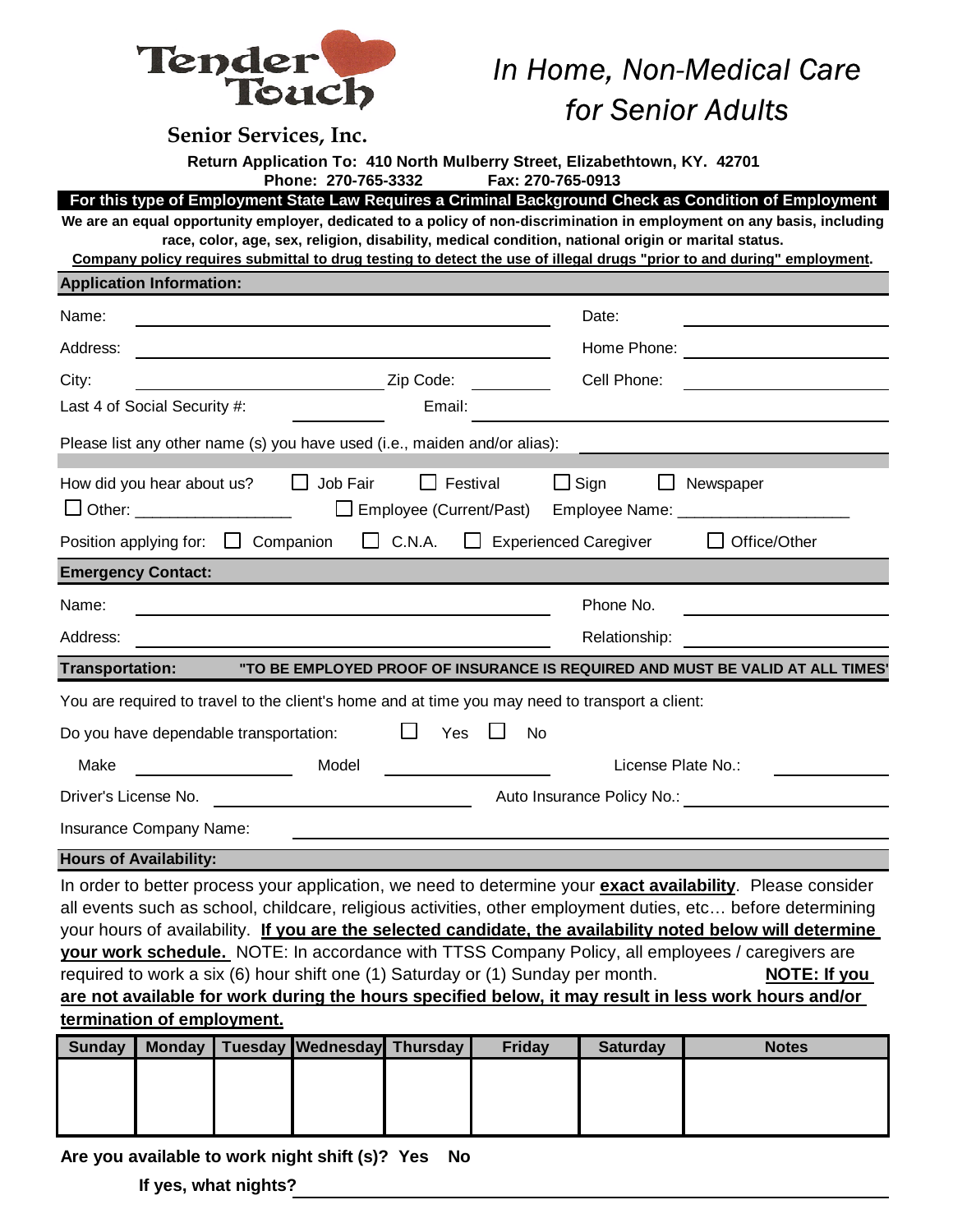| <b>High School:</b>                                                                                                                                                                                                                                                     | City/State:                                                                          |
|-------------------------------------------------------------------------------------------------------------------------------------------------------------------------------------------------------------------------------------------------------------------------|--------------------------------------------------------------------------------------|
| <b>Highest Level Completed:</b><br><u> 1989 - Johann Johann Stone, meil in der Stone in der Stone in der Stone in der Stone in der Stone in der Stone in der Stone in der Stone in der Stone in der Stone in der Stone in der Stone in der Stone in der Stone in de</u> | Course of Study:                                                                     |
| College:                                                                                                                                                                                                                                                                | City/State:<br><u> 1980 - Johann Barnett, fransk politik (</u>                       |
|                                                                                                                                                                                                                                                                         | Course of Study:<br><u> 1989 - Johann Barnett, fransk politik (</u>                  |
| Other:                                                                                                                                                                                                                                                                  | City/State:                                                                          |
|                                                                                                                                                                                                                                                                         | Course of Study:<br><u> 1989 - Johann Stein, mars an t-Amerikaansk kommunister (</u> |
|                                                                                                                                                                                                                                                                         |                                                                                      |
| <b>Registered C.N.A.?</b><br>$\Box$ Yes                                                                                                                                                                                                                                 |                                                                                      |
|                                                                                                                                                                                                                                                                         |                                                                                      |
| Special skills or courses for position applied for: _____________________________                                                                                                                                                                                       |                                                                                      |
|                                                                                                                                                                                                                                                                         |                                                                                      |
| <b>Experience:</b>                                                                                                                                                                                                                                                      |                                                                                      |
| Please provide any training/experience working with the elderly:                                                                                                                                                                                                        | <u> 1980 - John Stein, Amerikaansk politiker (</u>                                   |
| What do you like most about working with the elderly?                                                                                                                                                                                                                   |                                                                                      |
|                                                                                                                                                                                                                                                                         |                                                                                      |
| What do you like least about working with the elderly? _________________________                                                                                                                                                                                        |                                                                                      |
|                                                                                                                                                                                                                                                                         |                                                                                      |
| <b>Employment History:</b><br>Provide work history for at least five (5) years; tell us about your work history. Use a separate sheet if additional space                                                                                                               |                                                                                      |
| is needed. Please attach a resume if applicable. List your most recent employer first.                                                                                                                                                                                  |                                                                                      |
| May we contact your current employer:<br>$\Box$ Yes<br><b>No</b>                                                                                                                                                                                                        |                                                                                      |
| From:<br>Company:                                                                                                                                                                                                                                                       | To:                                                                                  |
| Reason Left:<br>Job Title:                                                                                                                                                                                                                                              |                                                                                      |
|                                                                                                                                                                                                                                                                         |                                                                                      |
| Job Duties:                                                                                                                                                                                                                                                             |                                                                                      |
|                                                                                                                                                                                                                                                                         |                                                                                      |
| Phone No.:<br>Supervisor:                                                                                                                                                                                                                                               |                                                                                      |
| From:<br>Company:                                                                                                                                                                                                                                                       | To:                                                                                  |
| Job Title:<br>Reason Left:                                                                                                                                                                                                                                              |                                                                                      |
| Job Duties:                                                                                                                                                                                                                                                             |                                                                                      |
|                                                                                                                                                                                                                                                                         |                                                                                      |
| Phone No.:<br>Supervisor:                                                                                                                                                                                                                                               |                                                                                      |
| From:<br>Company:                                                                                                                                                                                                                                                       | To:                                                                                  |
| Job Title:<br>Reason Left:                                                                                                                                                                                                                                              |                                                                                      |
| Job Duties:                                                                                                                                                                                                                                                             |                                                                                      |
|                                                                                                                                                                                                                                                                         |                                                                                      |